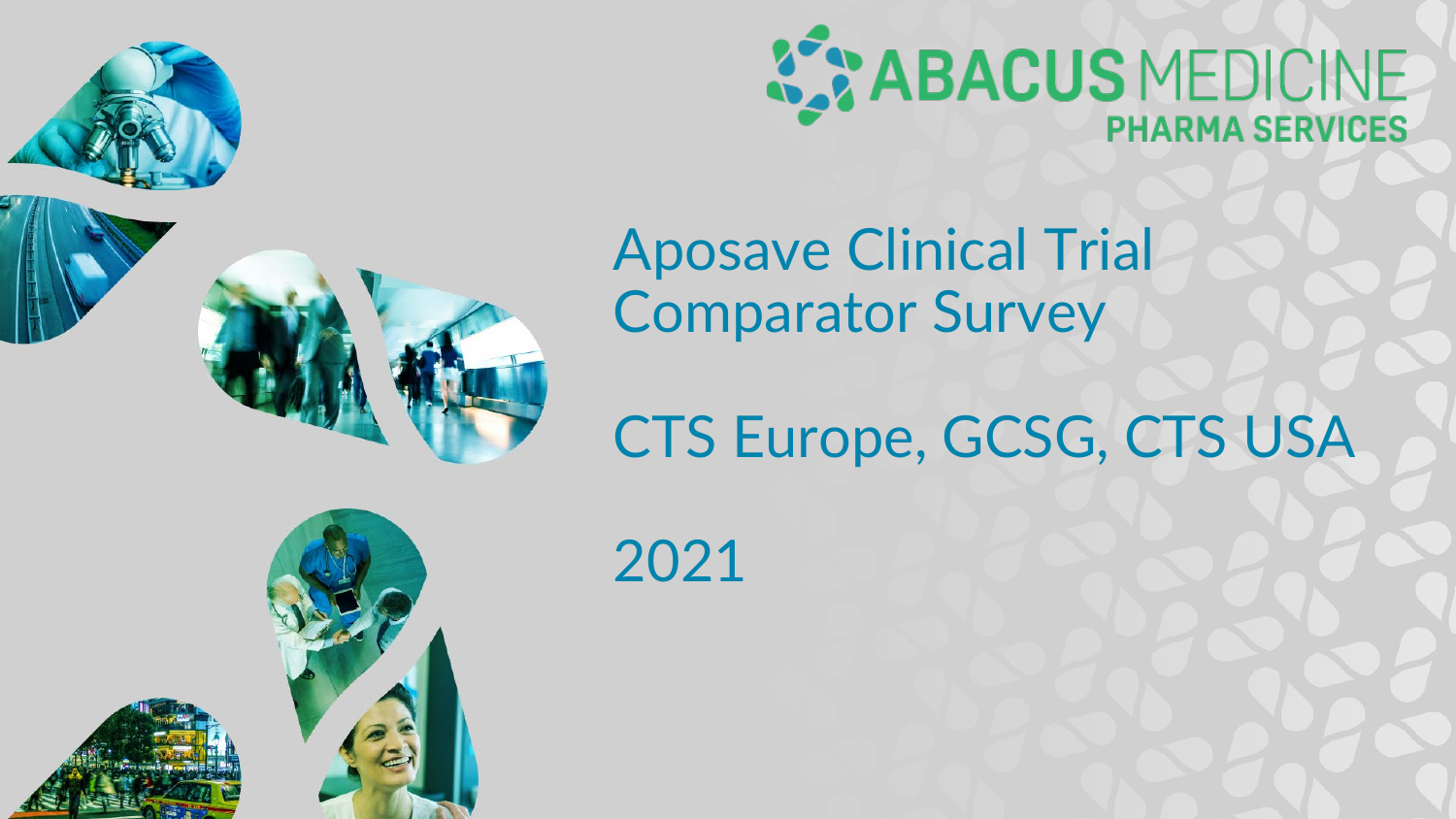### Introduction



- Respondents accessed this survey via the Aposave virtual booth at the CTS  $\mathcal{L}_\mathcal{A}$ Europe, GCSG and CTS USA conferences in 2021
- **All surveys were completed between 24th March and 3rd August**
- A total of 46 surveys were completed  $\sum_{i=1}^{n} \sum_{j=1}^{n}$
- 30 pharmaceutical and biotechnology companies were represented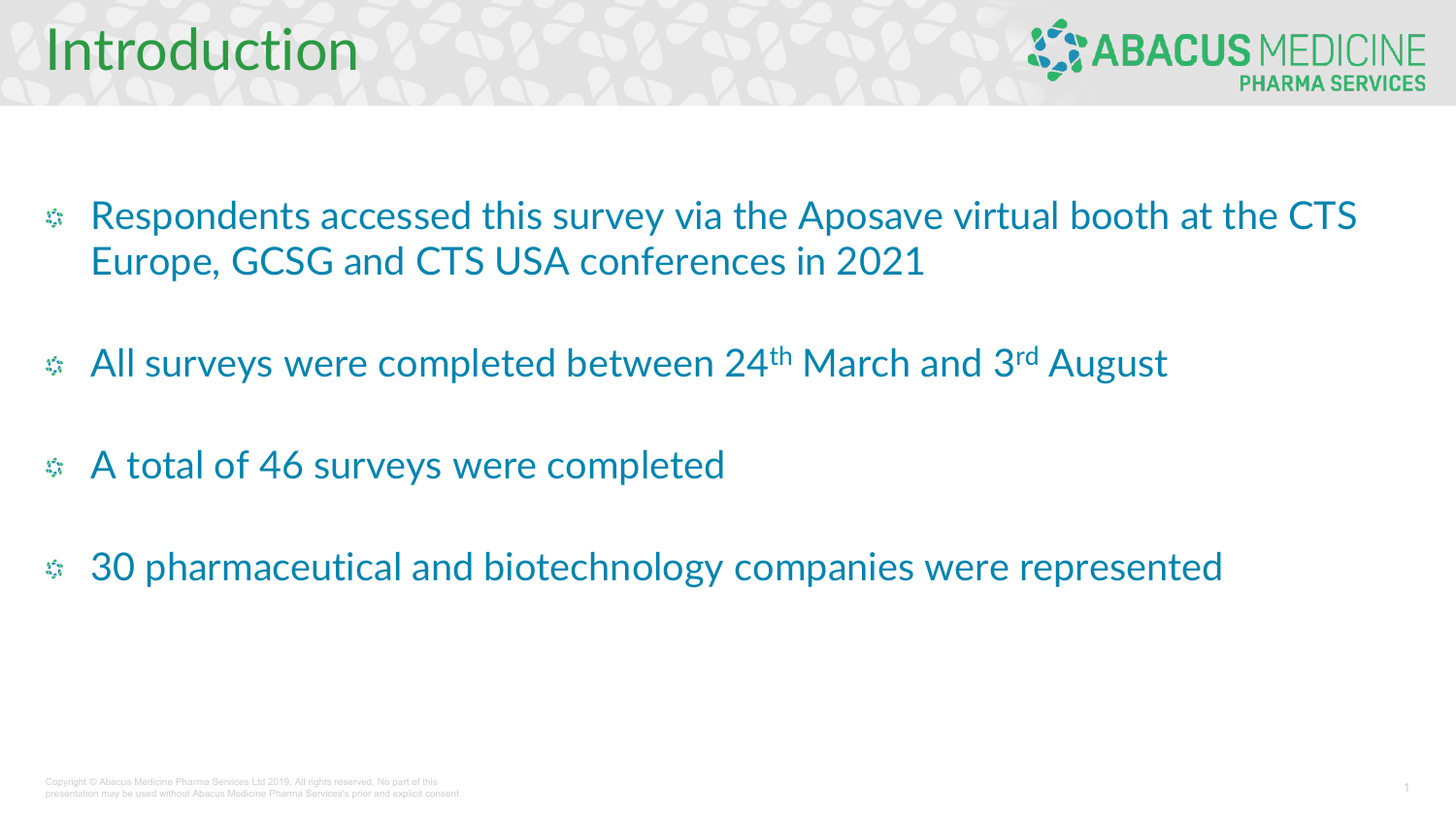Q1. What are the top three challenges you face when sourcing comparator drugs?





No. of responses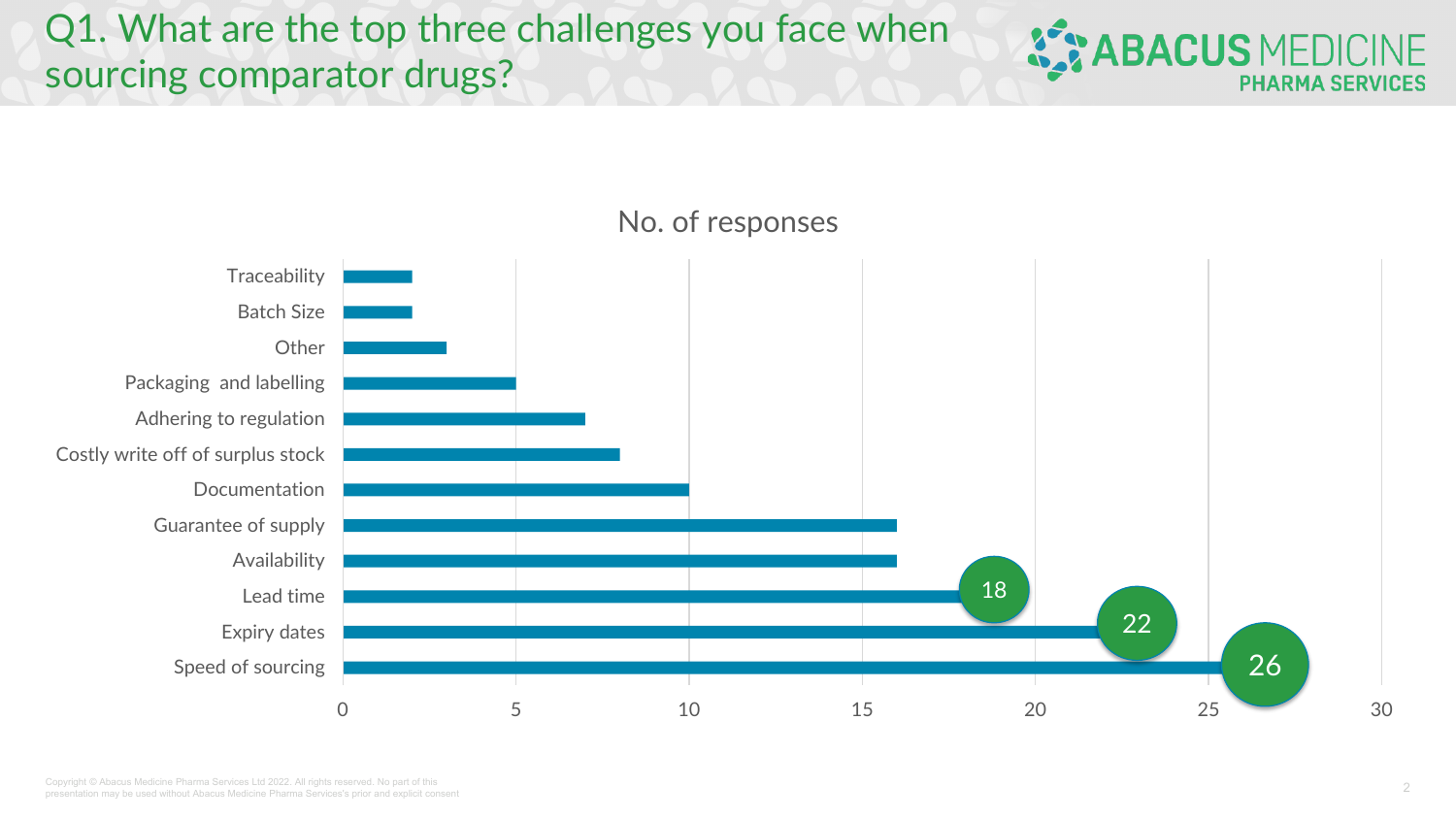Q2. For your most important challenge, please describe in one or two words what this means

**BACUS MEDICINE** 

- **EXED Following on from Question 1, this open question was included to get into the** detail of what issues the respondents were facing
- Several of the answers appear to reflect some of the issues exacerbated by the COVID-19 pandemic:
	- COVID-19 imposed restrictions to availability
	- Trial delays
	- Balancing safety stock and waste
	- Unpredictable lead-times
	- Interrupted supply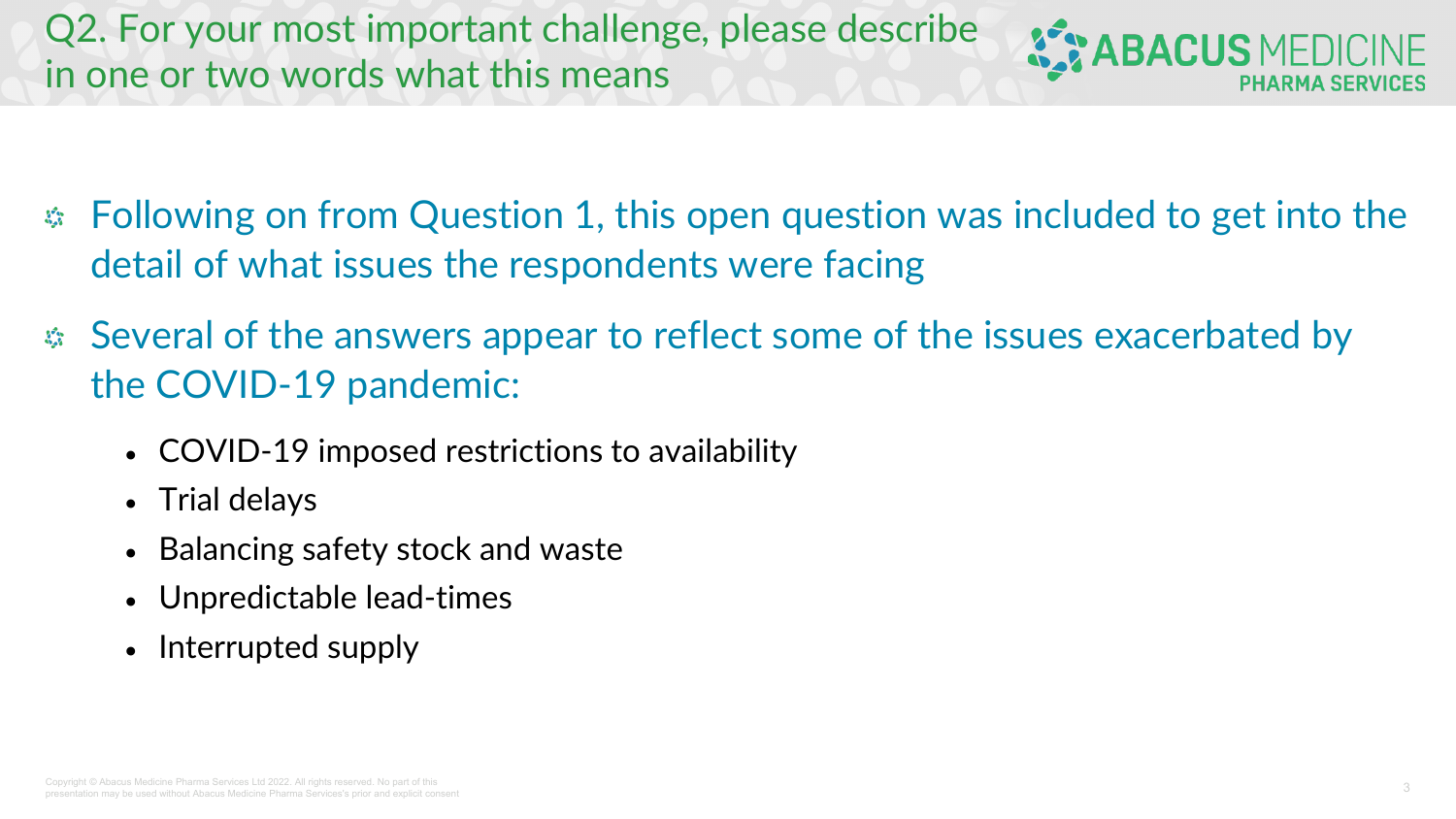Q3. In the 2020 survey 65% of respondents stated that the most important way of reducing risk associated with clinical trials was by taking a strategic approach. We asked if the 2021 respondents agreed with this?



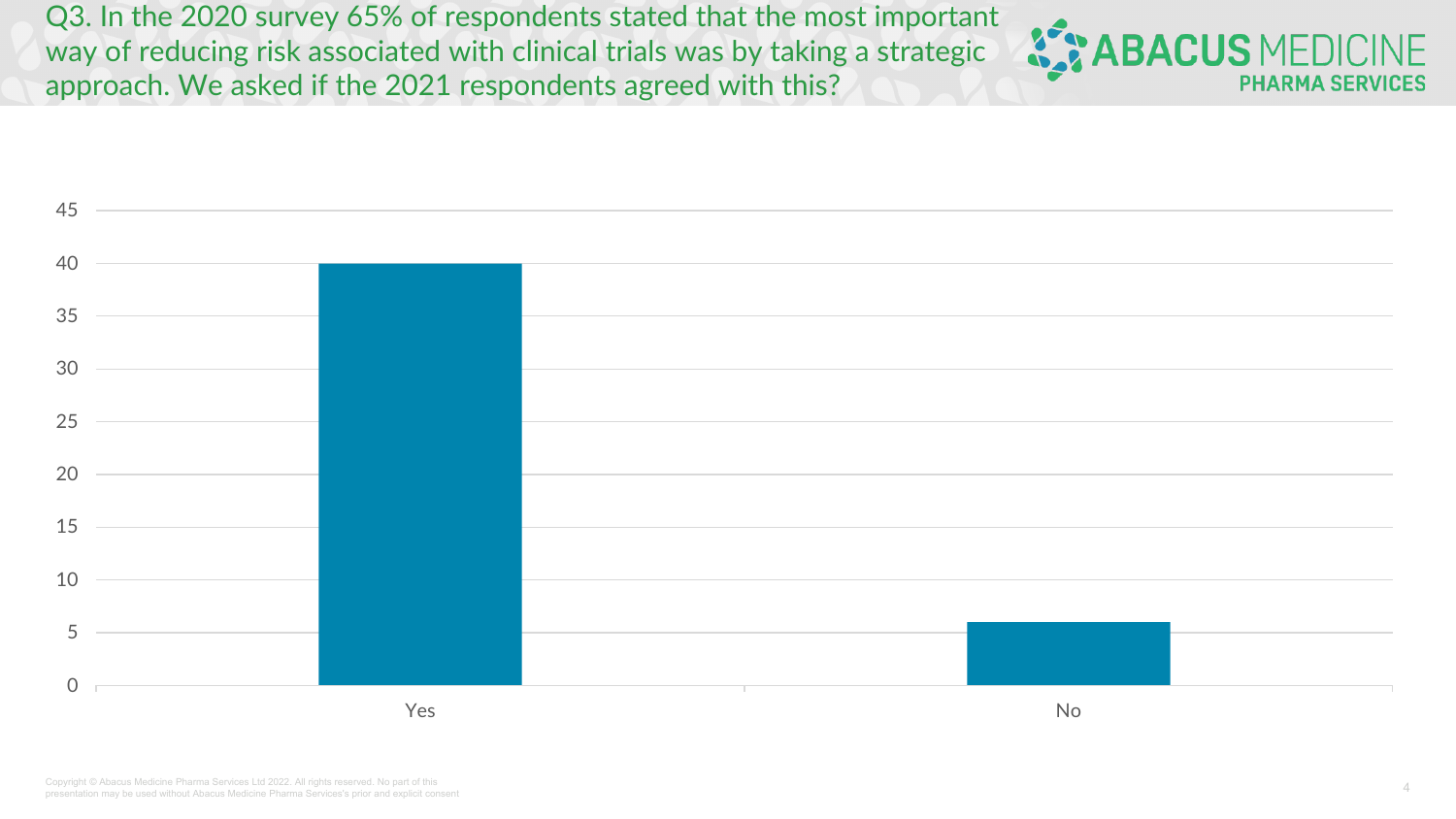Q4. If you answered yes to Q3, please describe one of the strategic approaches you would take?



As with Question 2, this open question generated a wide variety of responses, possibly  $\mathcal{E}_\mathcal{S}$ reflecting the diversity of the companies surveyed

- There was one interesting strategic approach which emerged:  $\mathcal{E}_\mathcal{S}$ 
	- sourcing smaller quantities of comparator more frequently

This appears to be bucking the historical trend where larger quantities of comparator were  $\mathcal{E}_\mathcal{S}$ sourced upfront and is likely to be a response to some of the previously stated issues such as poor expiry dates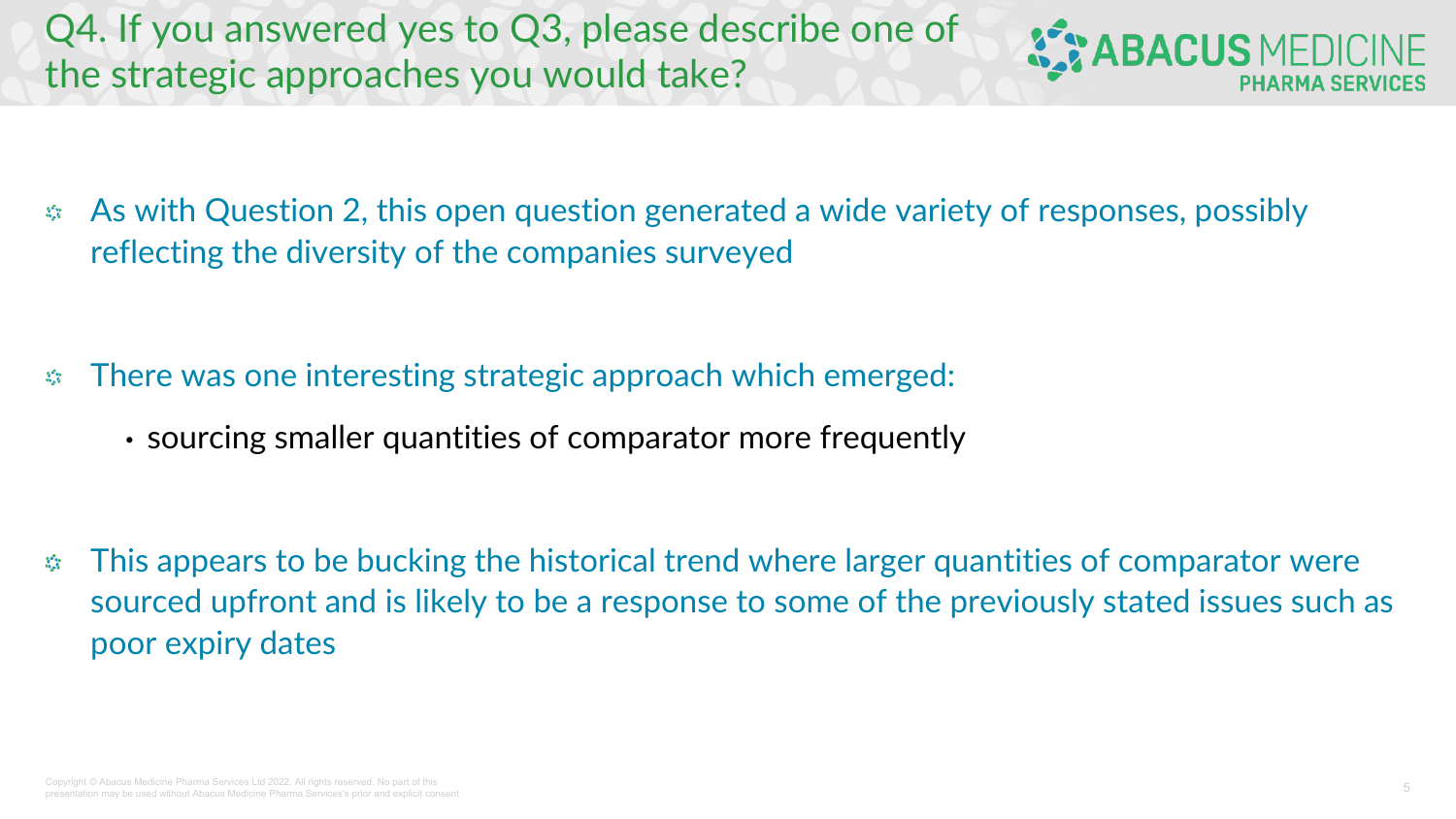Q5. Which of the following issues does comparator sourcing have the greatest impact on during a clinical trial?





#### No. of responses

6 Copyright © Abacus Medicine Pharma Services Ltd 2022. All rights reserved. No part of this presentation may be used without Abacus Medicine Pharma Services's prior and explicit consent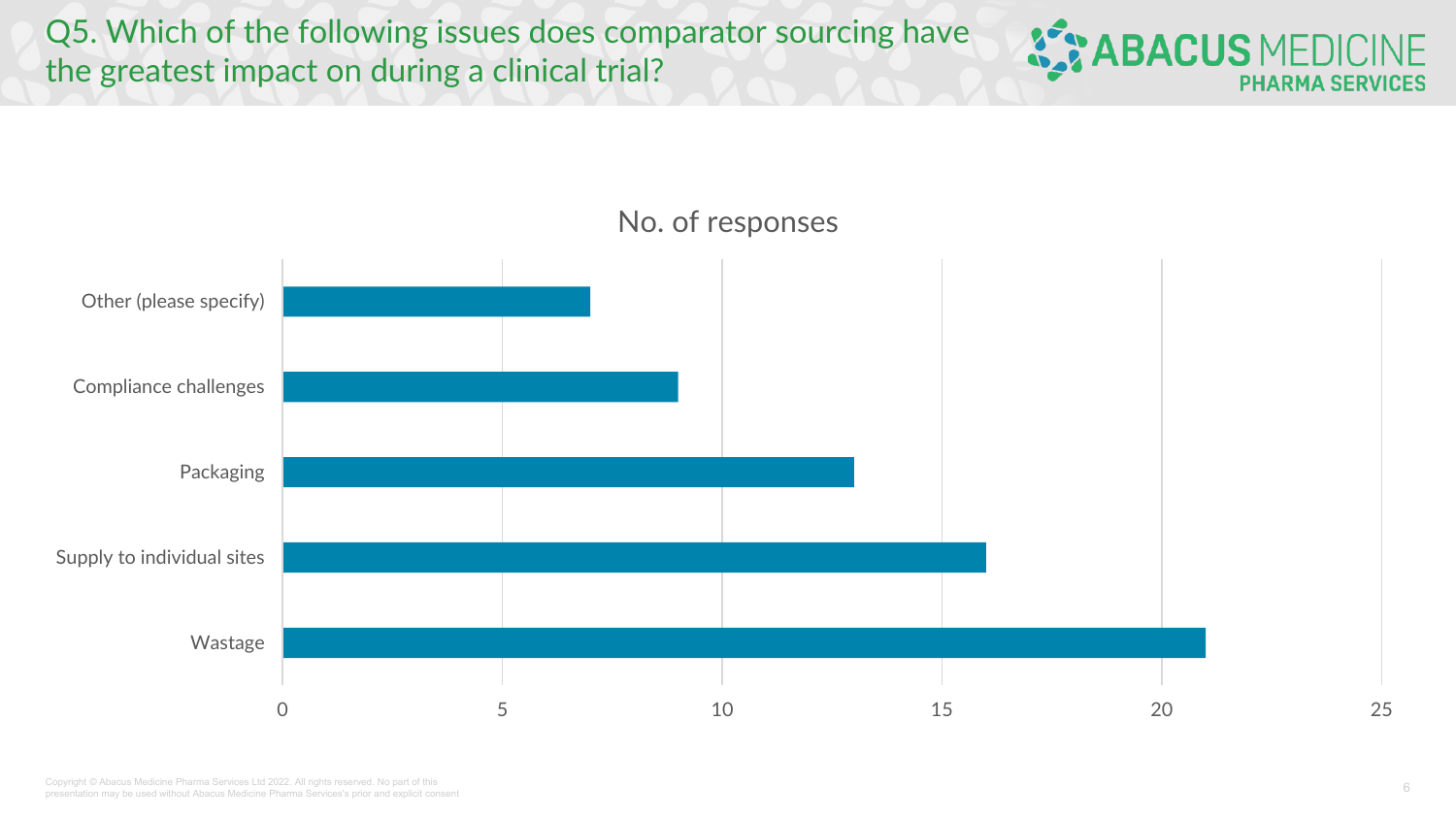Q6. In our 2020 survey, the following factors were identified as the most important when selecting a comparator supplier. We asked the 2021 respondents to tick those that applied to them





### No. of responses

7 Copyright © Abacus Medicine Pharma Services Ltd 2022. All rights reserved. No part of this presentation may be used without Abacus Medicine Pharma Services's prior and explicit consent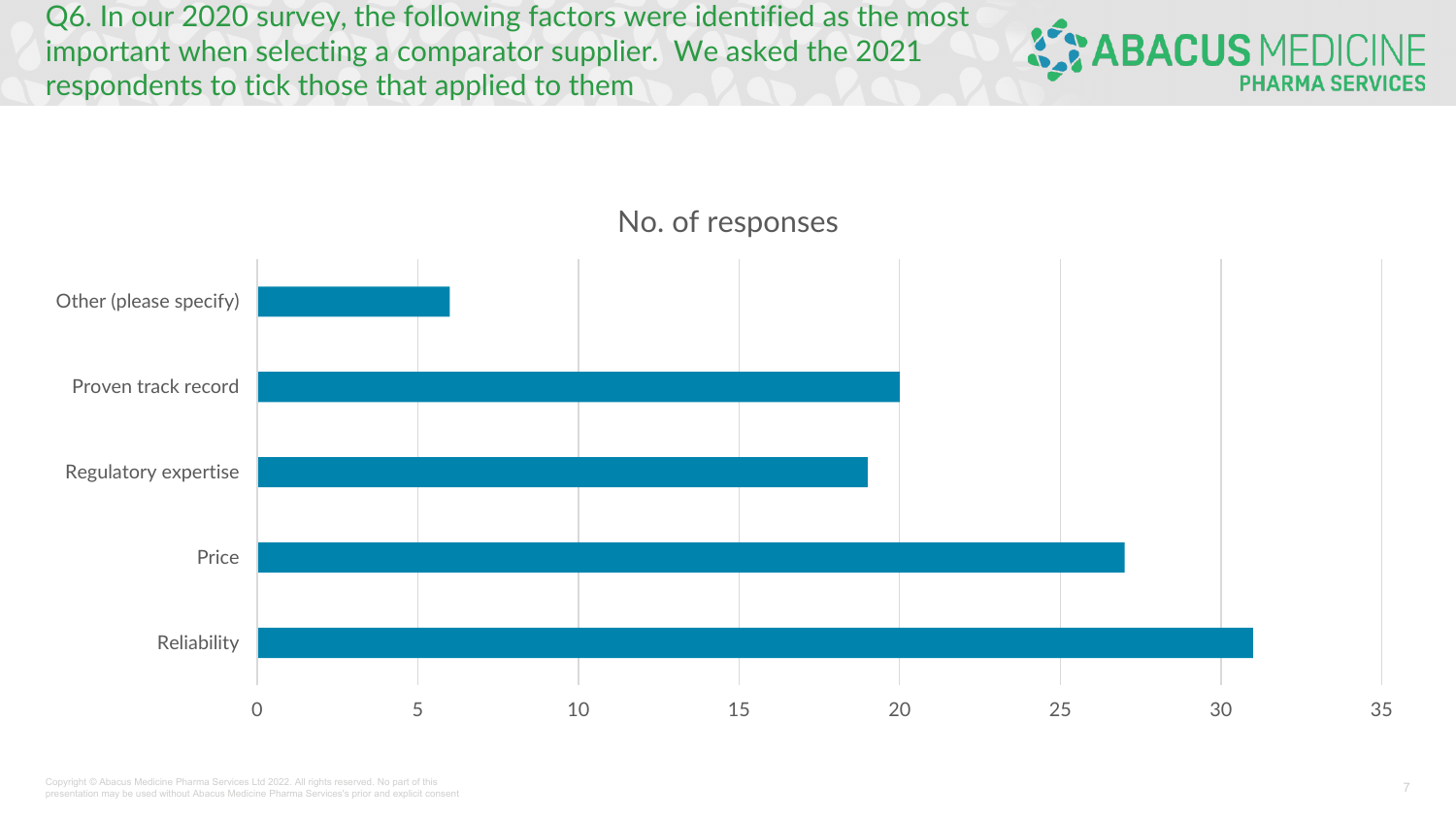Q7. The 2020 results showed that the majority of respondents had been negatively affected by COVID-19. Have you had to adapt your decision-making and comparator sourcing strategy as a result?



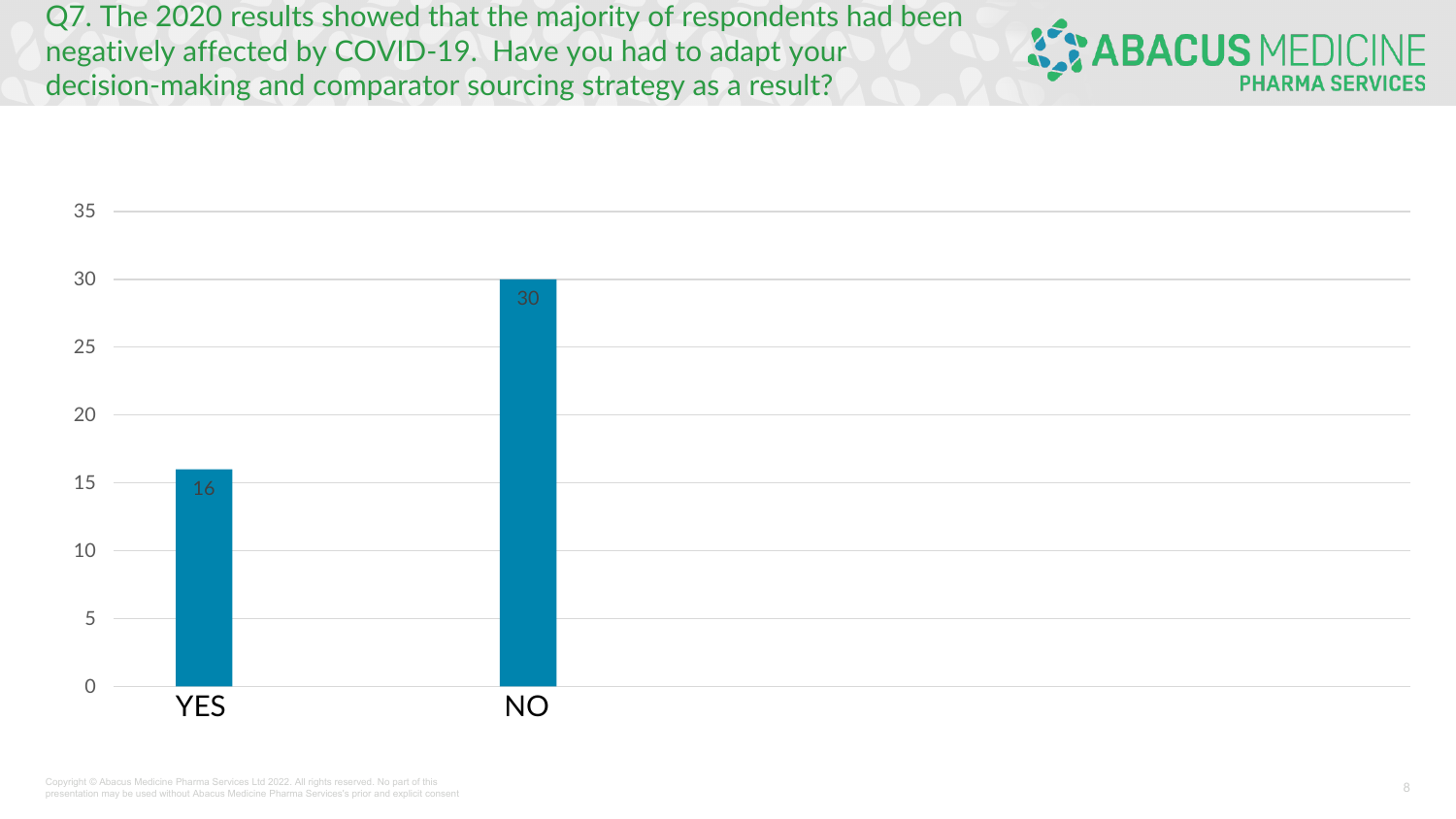Q8. If you answered yes to Question 7 please give one example. If you answered no, please skip to Question 9.



- Those respondents who had to modify decision-making and strategy in response to  $\mathcal{E}_\mathcal{S}$ COVID-19 gave a variety of examples, including:
	- building inventory
	- actively managing stock into sites only where there was a demand
	- increasing frequency of purchases to maintain supply of COVID-19 restricted medicines
	- delay or extend the timelines and supply chain/sourcing strategy diversification

#### Flexibility and pragmatism both appear to be common themes throughout  $\mathcal{L}^{\bullet}_{\mathcal{N}}$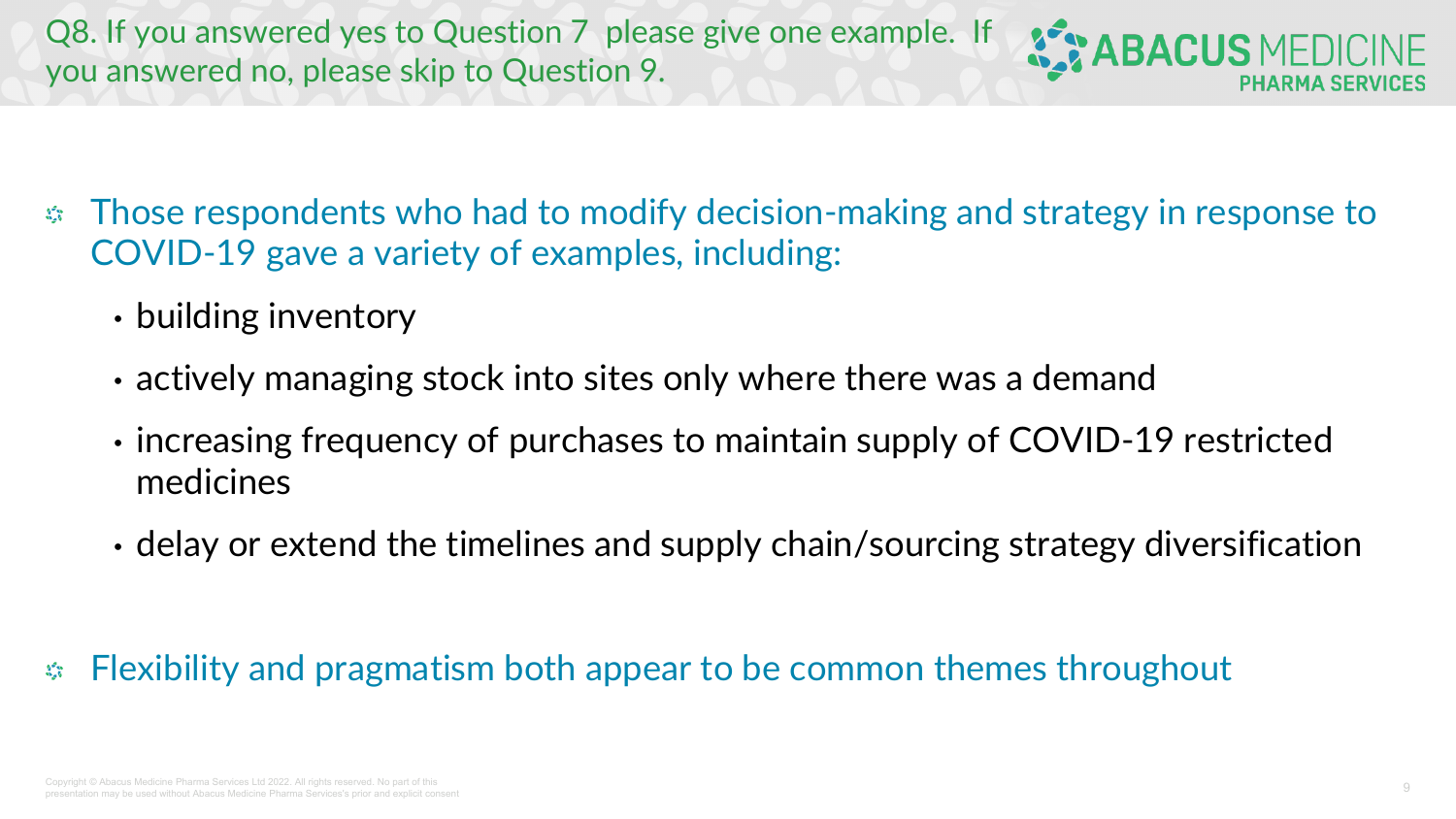Q9. Do you belieu rethat any of climated that can be altern parator Q9. Do you belieu et hat any of climical trial can barator inventory is at risk of write-reff due to COVID-19 disruptions? INVENTORY IS AT REK BRWATTE-VOTE BLATTO COLONID-49 CMSIHOTH SINS? **PHARMA SERVICES** 

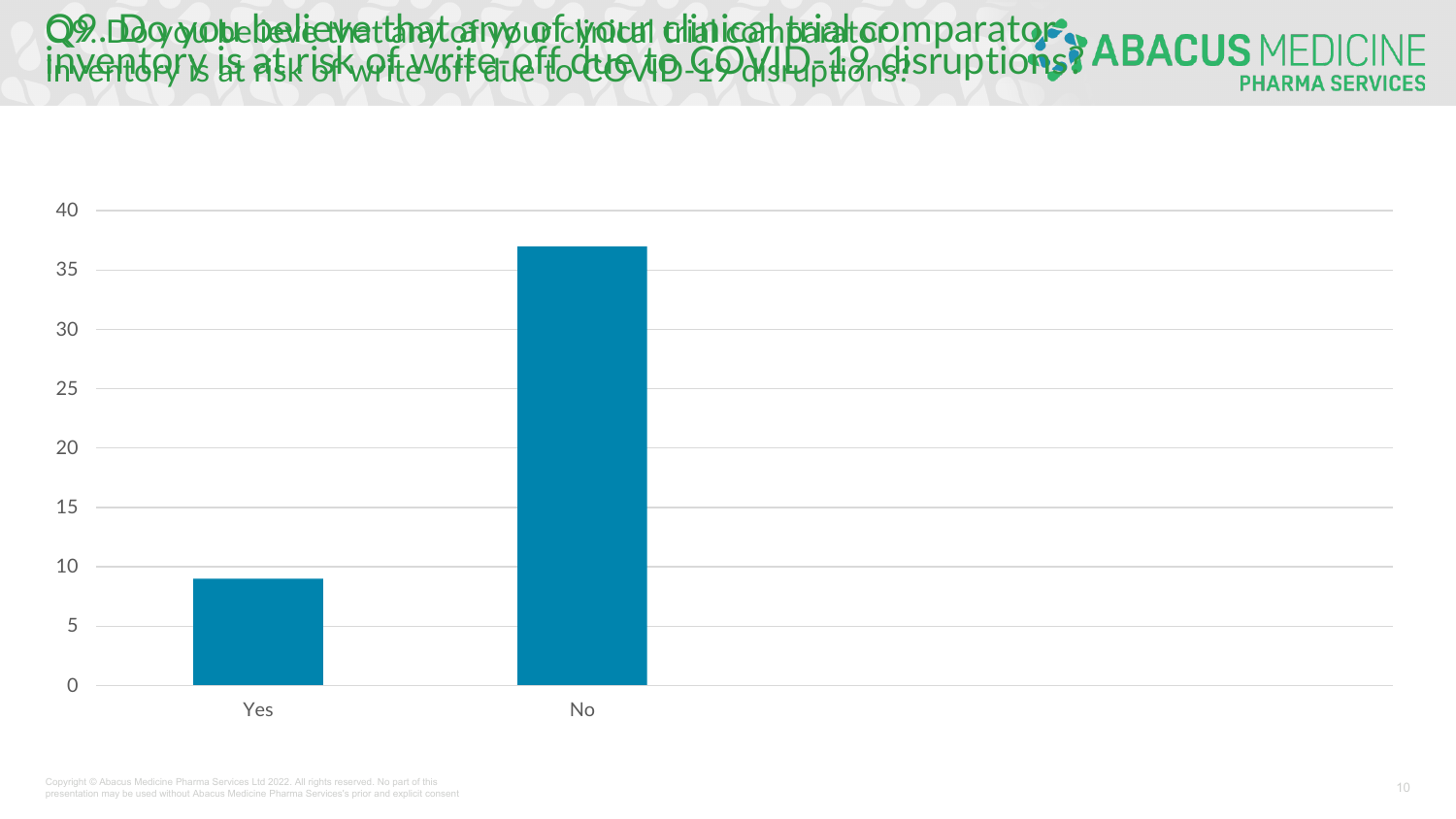Q10. If you answered yes to Question 9, would you be interested in **APACUS** MEDICINE mitigating your loss?